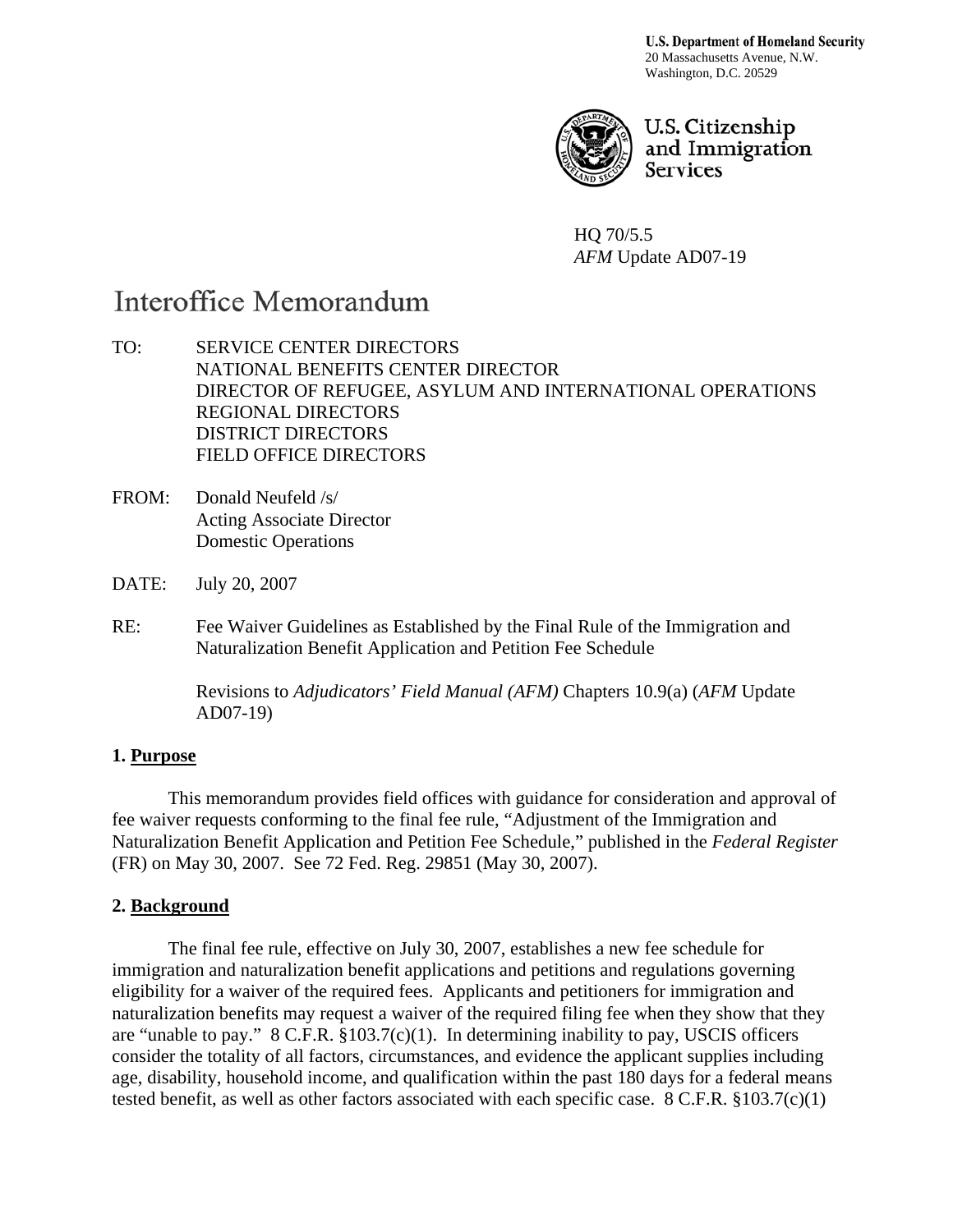#### **3. Field Guidance**

 $\overline{a}$ 

The following forms and services are either fee exempt or may be eligible for a fee waiver under 8 C.F.R. §103.7(c)(1):

#### A. Fee Exempt Forms and Exceptions

- Form I-90, Application to Replace Permanent Resident Card, only if:
	- o The applicant is filing because the card issued was incorrect due to a USCIS administrative error;
	- o The applicant is filing because he or she never received his or her card in instances where USCIS sent the card to an address other than the address provided by the applicant or where USCIS sent the card to the address provided by the applicant and the card was returned undeliverable; or
	- o The applicant is filing to register at age 14 years, and the existing card will not expire before the applicant's  $16<sup>th</sup>$  birthday.
- Form I-360, Petition for Amerasian, Widow(er), or Special Immigrant in cases involving:
	- o Special Immigrant-Juveniles; or
	- o Self petitioners under the Violence Against Women Act (VAWA).
- Form I-914, Application for T Nonimmigrant Status (victims of human trafficking).
- Form I-9[1](#page-1-0)8<sup>1</sup>, Petition for U Nonimmigrant Status (victims of violent crime who assist in the prosecution).
- Form I-129F, Petition for Alien Fiance $(\hat{e})$ , when a petition for K-3 status based on an immigrant petition is filed by the same U.S. citizen husband or wife.
- Form I-589, Application for Asylum and Withholding of Removal, when it is a petition for asylum.

<span id="page-1-0"></span><sup>&</sup>lt;sup>1</sup> Form I-918 will not be in use until the interim final rule, New Classification for Victims of Criminal Activity, Eligibility for "U" Nonimmigrant Status, is published and effective.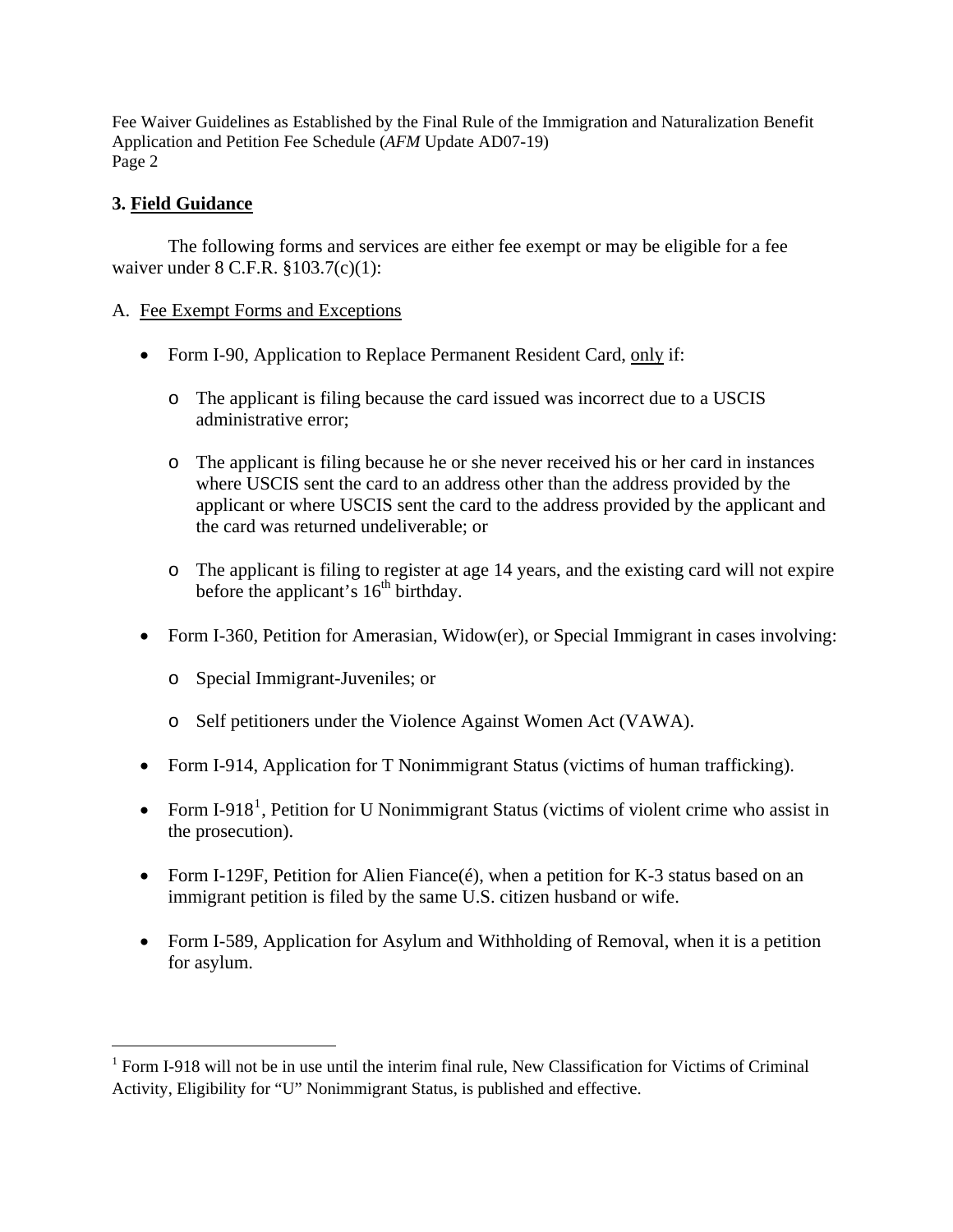- Form I-600, Petition to Classify Orphan as Immediate Relative, where filed to adopt a sibling of an adopted or prospective adoptee orphan based on an approved Form I-600A.
- Form I-730, Refugee/Asylee Relative Petition.
- Form N-400, Application for Naturalization, if through service in the U.S. Armed Forces.
- Form N-644, Application for Posthumous Citizenship.
- B. Forms and Services Eligible for a Fee Waiver Based on an Inability to Pay.<sup>[2](#page-2-0)</sup>
	- Biometrics services fee. USCIS has the discretion to waive the biometric services fee based on an inability to pay.
	- Form I-90, Application to Replace Permanent Resident Card.
	- Form I-290B, Notice of Appeal to the Administrative Appeals Office (AAO), for appeals and motions filed with USCIS relating to the forms specified in 8 C.F.R. §103.7(c).
	- Form I-485, Application To Register Permanent Residence or Adjust Status, in the following circumstances:
		- o An alien in lawful nonimmigrant "T" status (victims of human trafficking), under section  $101(a)(15)(T)$  of the Act;
		- o "U" status (victims of violent crime who assist in the prosecution), under section  $101(a)(15)$  (U) of the Act;
		- o An asylee applying for adjustment of status under section 209(b) of the Act;
		- o An approved self-petitioning battered or abused spouse or child of a United States citizen or lawful permanent resident under the Violence Against Women Act (VAWA); or
		- $\circ$  An alien to whom section 212(a)(4) of the Act, excludability due to likelihood of becoming a public charge, does not apply, including:
			- Applications for Special Immigrant-Juveniles; or

 $\overline{a}$ 

<span id="page-2-0"></span><sup>&</sup>lt;sup>2</sup> See section 212(a)(4) of the Act and Chapter 10.9(b)(1) of the *Adjudicator's Field Manual* for a definition of and methods to determine an inability to pay.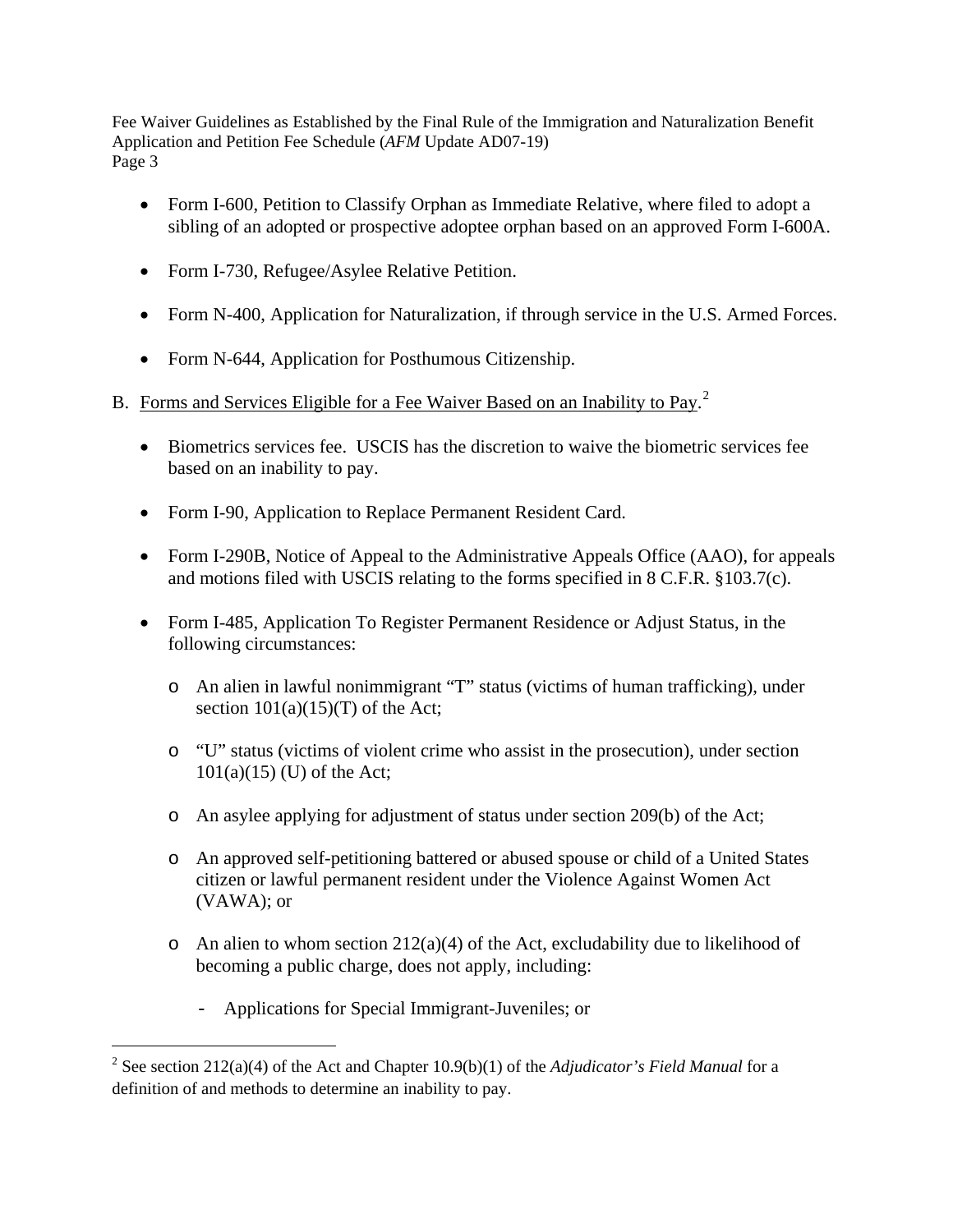- Applications based on the Cuban Adjustment Act, Haitian Refugee Immigration Fairness Act (HRIFA), and the Nicaraguan Adjustment and Central American Relief Act (NACARA).
- Form I-751, Petition to Remove Conditions on Residence.
- Form I-765, Application for Employment Authorization to request an Employment Authorization Document (EAD).
- Form I-817, Application for Family Unity Benefits for Status under the Family Unity Program.
- Form N-300, Application to File Declaration of Intention, to apply for U.S. Citizenship.
- Form N-336, Request for Hearing on a Decision in Naturalization Procedures Under Section 336 of the Act, to request a hearing on an unfavorable decision related to a Naturalization application.
- Form N-400, Application for Naturalization.
- Form N-470, Application to Preserve Residence for Naturalization Purposes.
- Form N-565, Application for Replacement of Naturalization/Citizenship Certificate.
- Form N-600, Application for Certificate of Citizenship.
- Form N-600K, Application for Citizenship and Issuance of Certificate under Section 322 of the Act to recognize U.S. citizenship for an adopted child.

## **4.** *Adjudicator's Field Manual* **(***AFM***) Update**

Chapter 10.9 of the *Adjudicator's Field Manual* (AFM) provides guidance regarding fee waivers. Effective July 30, 2007, chapter 10.9(a) is revised as follows:

(a) Implementation [Revision effective July 30, 2007]

(1) Applicability. All pending and newly submitted fee waiver requests should be reviewed under these guidelines. These guidelines apply to those applications, petitions, motions, and requests filing fees contained in **8 CFR 103.7(b)**. Pursuant to 8 CFR 103.7(c)(5), no fee relating to any application, petition, appeal, motion, or request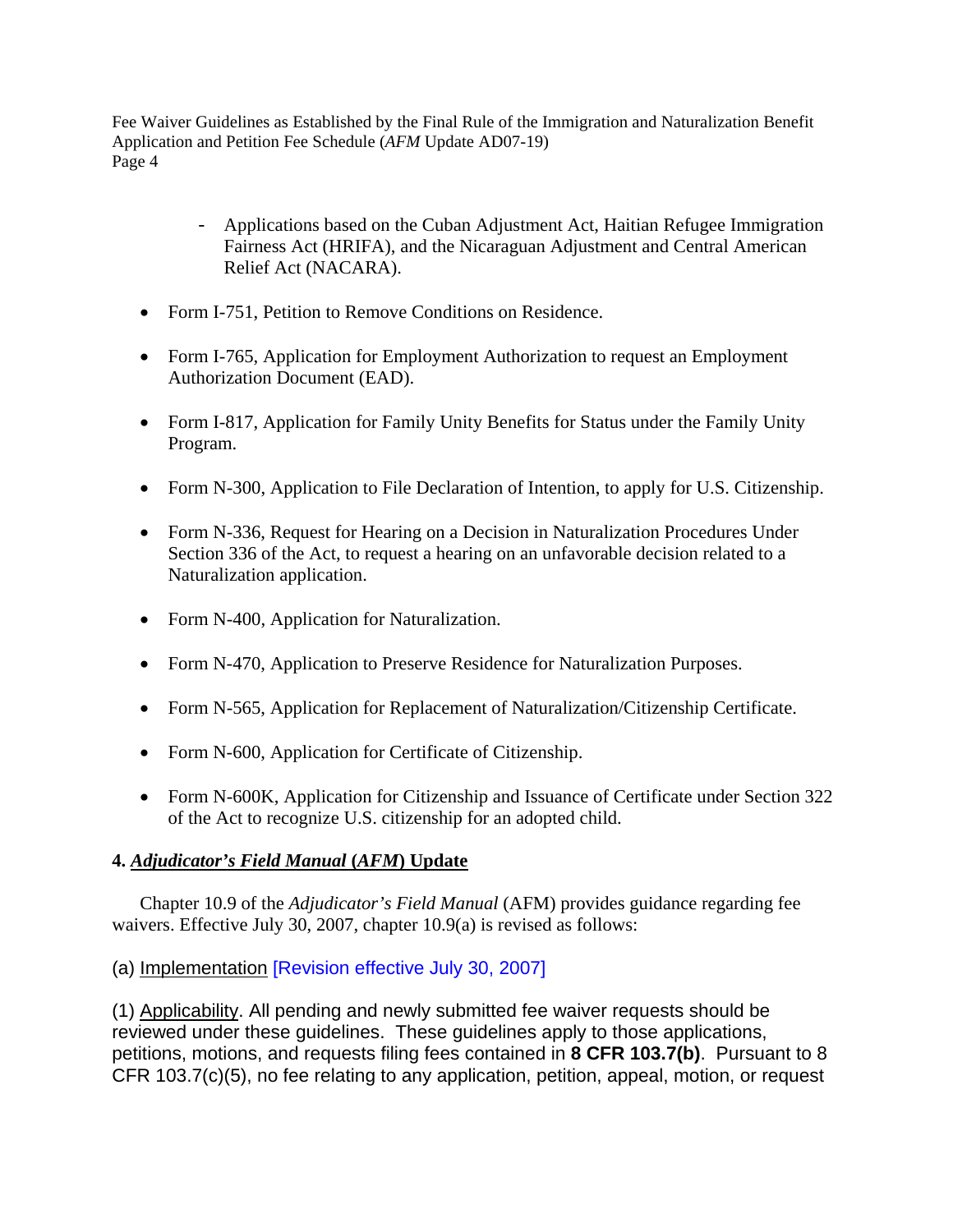made to United States Citizenship and Immigration Services may be waived under 8 CFR 103.7(c)(1) except for the following:

- Biometrics;
- Form I-90;
- Form I-485 (only in the case of an alien in lawful nonimmigrant status under sections 101(a)(15)(T) or (U) of the Act; an applicant under section 209(b) of the Act; an approved self-petitioning battered or abused spouse, parent, or child of a United States citizen or lawful permanent resident; or an alien to whom section 212(a)(4) of the Act does not apply with respect to adjustment of status);
- Form I-751;
- Form I-765;
- Form I-817;
- Form N-300;
- Form N-336;
- Form N-400;
- Form N-470;
- Form N-565;
- Form N-600;
- Form N-600K; and
- Form I-290B and motions filed with United States Citizenship and Immigration Services relating to the specified forms in 8 CFR 103.7(c).

There are certain applications and petitions listed in 8 CFR 103.7(b), which are exempt from fee waivers or have specific fee exemptions and therefore would not fall under these fee waiver guidelines.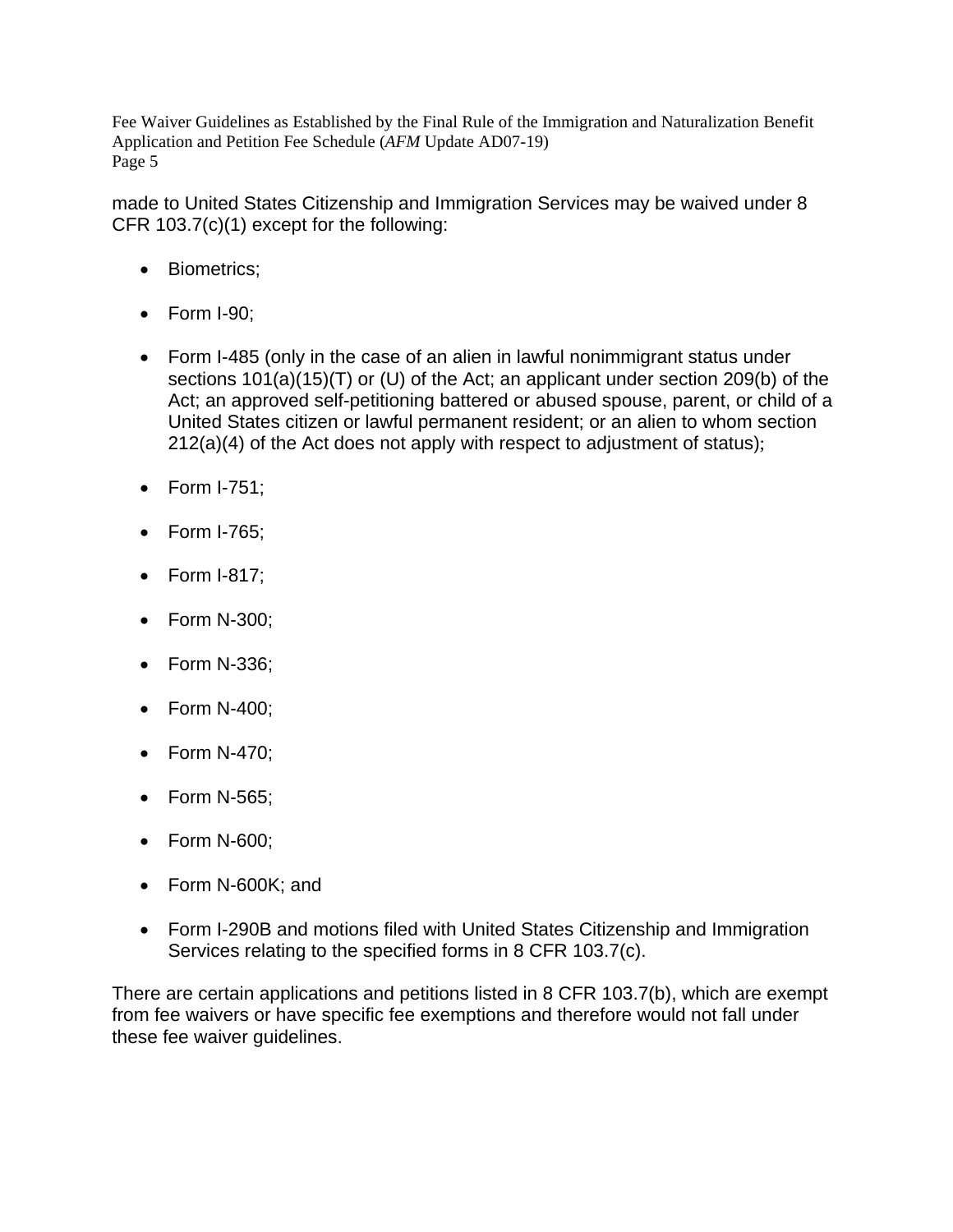**Note:** See Appendix 10-10 for a detailed list of (1) fee exempt forms and exceptions; and (2) forms and services eligible for a fee waiver based on an inability pay.

(2) Documentation. Along with the affidavit or unsworn declaration pursuant to 28 U.S.C. §1746, as required by 8 C.F.R. 103.7(c), the applicant may submit additional documentation to provide proof of the "inability to pay." Fee waiver requests should be decided based upon the affidavit and any additional documentation submitted in support of the fee waiver request. A fee waiver request may be approved in the absence of such additional documentation provided that the applicant's affidavit or unsworn declaration is sufficiently detailed to substantiate his or her inability to pay the fee. If the CIS Officer determines that the individual did not substantiate his or her inability to pay, then the fee waiver request should be denied.

(3) Submission of Both Fee and Fee Waiver Request. When a form is submitted with both the appropriate fee for the form and a fee waiver request, the form should be processed, if otherwise acceptable, as properly filed with fee. No subsequent consideration should be given to, nor action taken on the fee waiver request.

Appendix 10-10 is added as follows:

# **Appendix 10-10 Fee Waiver Guidelines**

| <b>Fee Exempt Forms and Exceptions</b>                              |                                                                                                                                                                                                                                                                                                                                                                                                                                                                                                                                                                                                                                                                                            |  |  |
|---------------------------------------------------------------------|--------------------------------------------------------------------------------------------------------------------------------------------------------------------------------------------------------------------------------------------------------------------------------------------------------------------------------------------------------------------------------------------------------------------------------------------------------------------------------------------------------------------------------------------------------------------------------------------------------------------------------------------------------------------------------------------|--|--|
| <b>Form Number and Name</b>                                         | <b>Applicability and Comments</b>                                                                                                                                                                                                                                                                                                                                                                                                                                                                                                                                                                                                                                                          |  |  |
| Form I-90, Application to Replace Permanent<br><b>Resident Card</b> | There are three exceptions to having to pay the<br>application filing fee:<br>If the applicant is filing only because the<br>card issued was incorrect due to a USCIS<br>administrative error. However, if the error<br>was not caused by USCIS, both application<br>and biometrics fees are required.<br>If the applicant is filing only because he or<br>she never received his or her card.<br>However, if the card was sent to the<br>address provided and never returned to<br>USCIS, the application will be rejected.<br>If the applicant is filing only to register at<br>age 14 years, and the existing card will not<br>expire before the applicant's 16 <sup>th</sup> birthday. |  |  |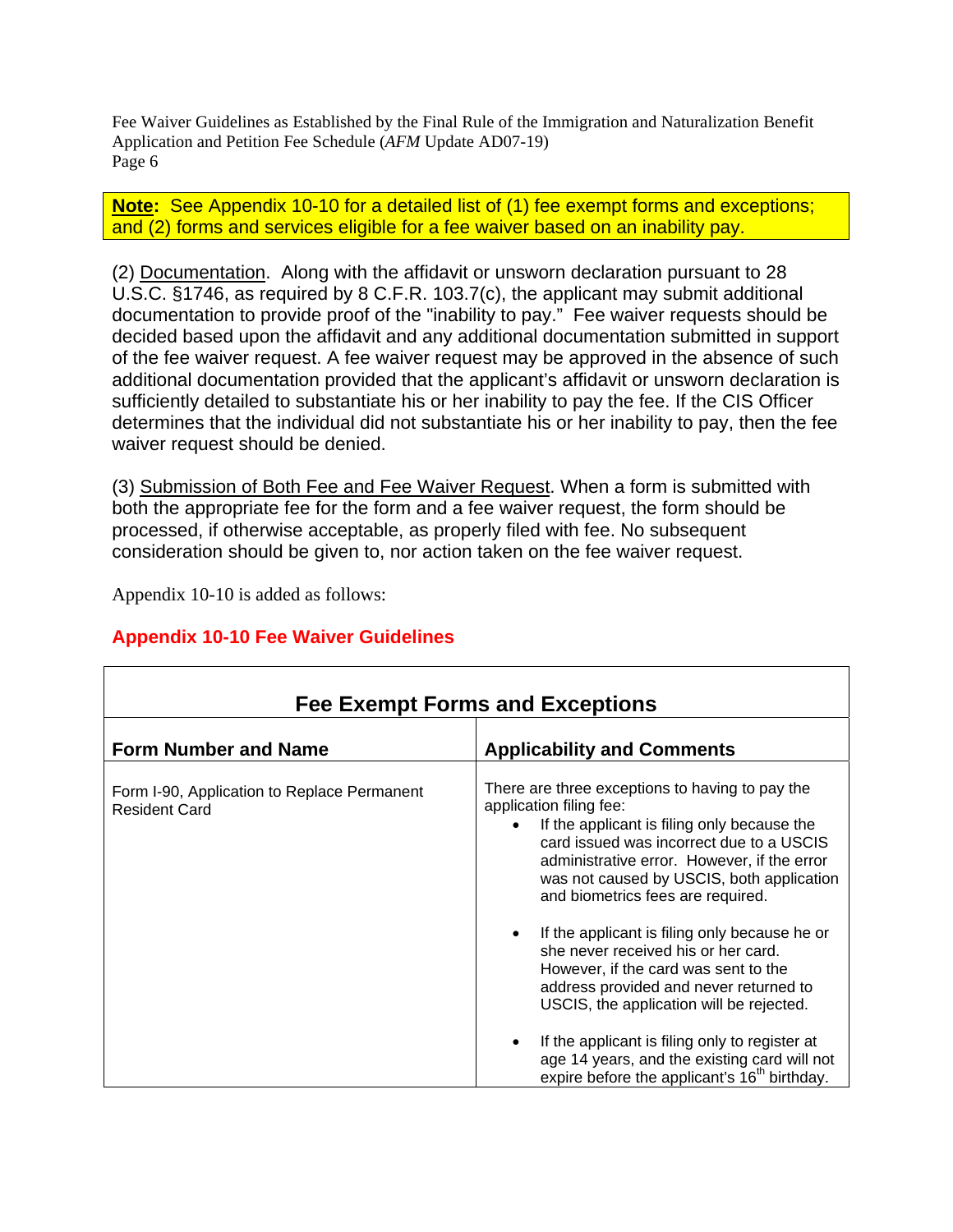$\overline{1}$ 

| <b>Fee Exempt Forms and Exceptions</b>                                                                |                                                                                                                                                                                                |  |
|-------------------------------------------------------------------------------------------------------|------------------------------------------------------------------------------------------------------------------------------------------------------------------------------------------------|--|
| <b>Form Number and Name</b>                                                                           | <b>Applicability and Comments</b>                                                                                                                                                              |  |
| I-360, Petition for Amerasian, Widow(er), or Special<br>Immigrant                                     | Applies when petition is for:<br>Special Immigrant-Juveniles; or<br>$\bullet$<br>Self petitioners under the Violence Against<br>$\bullet$<br>Women Act (VAWA)                                  |  |
| I-914, Application for T Nonimmigrant Status<br>(victims of human trafficking)                        |                                                                                                                                                                                                |  |
| I-918, Petition for U Nonimmigrant Status (victims<br>of violent crime who assist in the prosecution) | Form I-918 will not be in use until the interim final<br>rule, New Classification for Victims of Criminal<br>Activity, Eligibility for "U" Nonimmigrant Status, is<br>published and effective. |  |
| I-129F, Petition for Alien Fiance(é)                                                                  | Applies when a petition for K-3 status based on an<br>immigrant petition is filed by the same U.S. citizen<br>husband or wife.                                                                 |  |
| I-589, Application for Asylum and Withholding of<br>Removal                                           | Applies when it is a petition for asylum.                                                                                                                                                      |  |
| I-600, Petition to Classify Orphan as Immediate<br>Relative                                           | Applies where a petition to classify an orphan as an<br>immediate relative or to adopt a sibling of an<br>adopted or prospective adoptee orphan is based on<br>an approved Form I-600A.        |  |
| I-730, Refugee/Asylee Relative Petition                                                               |                                                                                                                                                                                                |  |
| N-400, Application for Naturalization                                                                 | Applies if through service in the U.S. Armed<br>Forces.                                                                                                                                        |  |
| N-644, Application for Posthumous Citizenship                                                         |                                                                                                                                                                                                |  |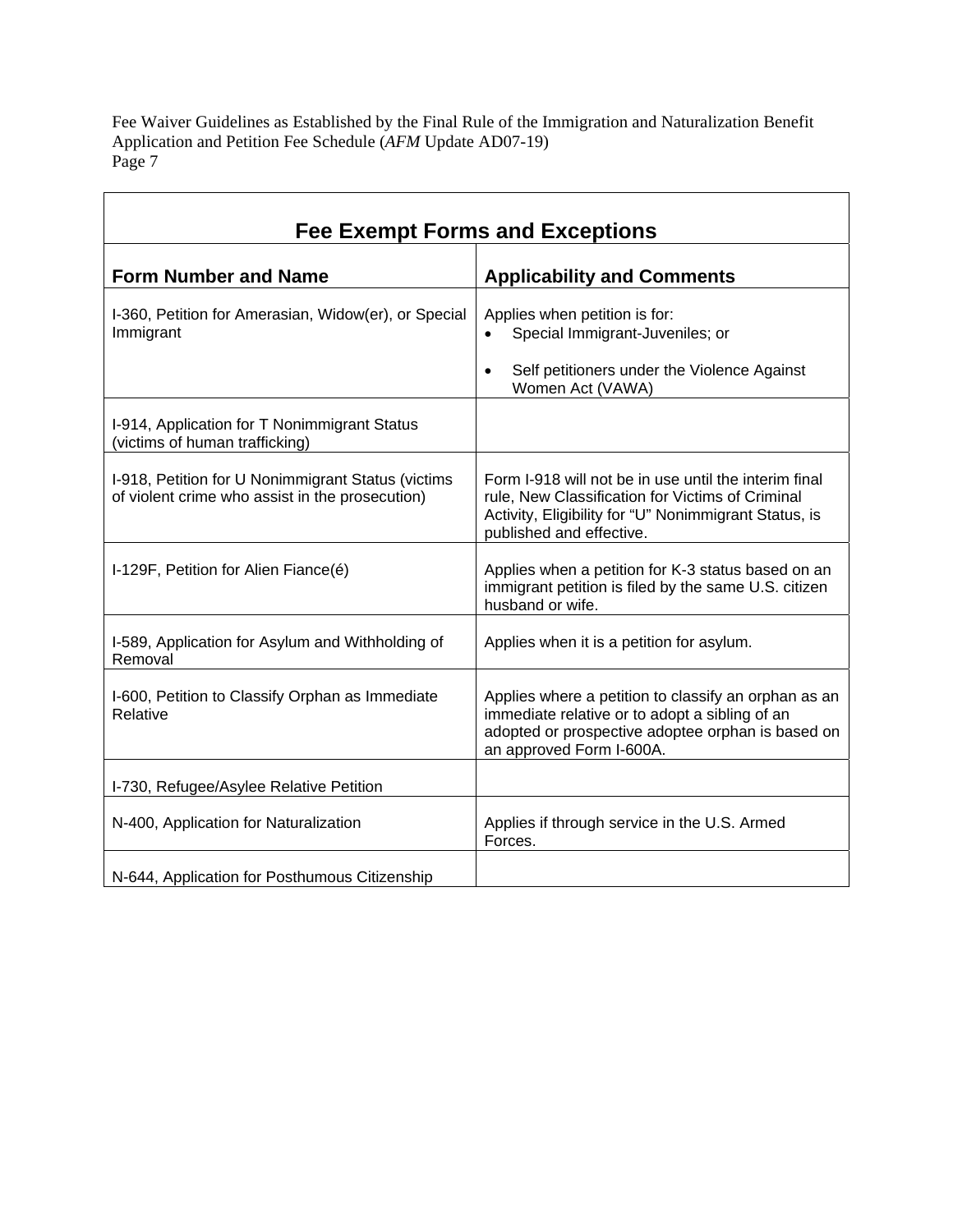ד

| <b>Forms and Services Eligible for a Fee Waiver</b><br>Based on an Inability to Pay* |                                                                                                                                                                                                                                                                                                                                                                                                                                                                                                                                                                                                                                                                                                                                                                                                                                                                                                                                                                                                |  |
|--------------------------------------------------------------------------------------|------------------------------------------------------------------------------------------------------------------------------------------------------------------------------------------------------------------------------------------------------------------------------------------------------------------------------------------------------------------------------------------------------------------------------------------------------------------------------------------------------------------------------------------------------------------------------------------------------------------------------------------------------------------------------------------------------------------------------------------------------------------------------------------------------------------------------------------------------------------------------------------------------------------------------------------------------------------------------------------------|--|
| <b>Service and/or Form Number and Name</b>                                           | <b>Applicability and Comments</b>                                                                                                                                                                                                                                                                                                                                                                                                                                                                                                                                                                                                                                                                                                                                                                                                                                                                                                                                                              |  |
| Biometrics services fee                                                              | USCIS has the discretion to waive the biometric<br>fee based on an inability to pay.                                                                                                                                                                                                                                                                                                                                                                                                                                                                                                                                                                                                                                                                                                                                                                                                                                                                                                           |  |
| I-90, Application to Replace Permanent Resident<br>Card                              |                                                                                                                                                                                                                                                                                                                                                                                                                                                                                                                                                                                                                                                                                                                                                                                                                                                                                                                                                                                                |  |
| I-290B, Notice of Appeal to the Administrative<br>Appeals Office (AAO)               | For appeals and motions filed with USCIS relating<br>to the forms specified in 8 CFR 103.7(c).                                                                                                                                                                                                                                                                                                                                                                                                                                                                                                                                                                                                                                                                                                                                                                                                                                                                                                 |  |
| I-485, Application To Register Permanent<br><b>Residence or Adjust Status</b>        | Applies in the following cases:<br>An alien in lawful nonimmigrant "T" status<br>(victims of human trafficking), under section<br>101(a)(15)(T) of the Act;<br>"U" status (victims of violent crime who assist<br>in the prosecution), under section $101(a)(15)$<br>(U) of the Act;<br>An asylee applying for adjustment of status<br>under section 209(b) of the Act;<br>An approved self-petitioning battered or<br>abused spouse or child of a United States<br>citizen or lawful permanent resident under the<br>Violence Against Women Act (VAWA); or<br>An alien to whom section $212(a)(4)$ of the Act,<br>$\bullet$<br>excludability due likelihood of becoming a<br>public charge, does not apply, including:<br>Applications for Special Immigrant-<br>$\circ$<br>Juveniles; or<br>Applications based on the Cuban<br>$\circ$<br>Adjustment Act, Haitian Refugee<br>Immigration Fairness Act (HRIFA), and the<br>Nicaraguan Adjustment and Central<br>American Relief Act (NACARA). |  |
| I-751, Petition to Remove Conditions on Residence                                    |                                                                                                                                                                                                                                                                                                                                                                                                                                                                                                                                                                                                                                                                                                                                                                                                                                                                                                                                                                                                |  |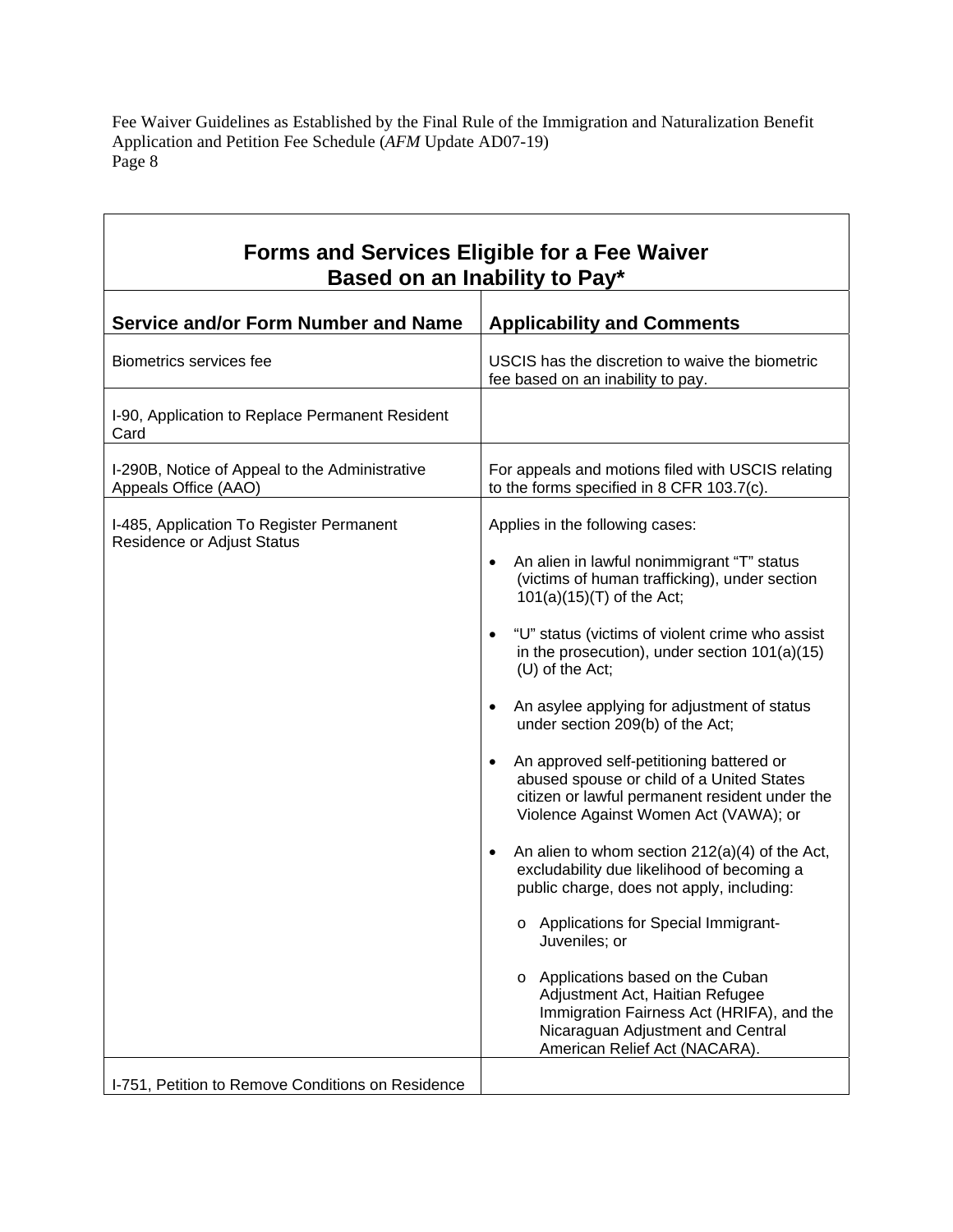| <b>Forms and Services Eligible for a Fee Waiver</b><br>Based on an Inability to Pay*                        |                                                                                             |  |
|-------------------------------------------------------------------------------------------------------------|---------------------------------------------------------------------------------------------|--|
| <b>Service and/or Form Number and Name</b>                                                                  | <b>Applicability and Comments</b>                                                           |  |
| I-765, Application for Employment Authorization                                                             | To request an Employment Authorization<br>Document (EAD)                                    |  |
| I-817, Application for Family Unity Benefits for<br>Status under the Family Unity Program                   |                                                                                             |  |
| N-300, Application to File Declaration of Intention                                                         | To apply for a Declaration of Intention to become a<br>U.S. citizen.                        |  |
| N-336, Request for a Hearing on a Decision in<br>Naturalization Proceedings Under Section 336 of<br>the Act | To request a hearing on an unfavorable decision<br>related to a Naturalization application. |  |
| N-400, Application for Naturalization                                                                       |                                                                                             |  |
| N-470, Application to Preserve Residence for<br><b>Naturalization Purposes</b>                              |                                                                                             |  |
| N-565, Application for Replacement of<br>Naturalization/Citizenship Certificate                             |                                                                                             |  |
| N-600, Application for Certificate of Citizenship                                                           |                                                                                             |  |
| N-600K, Application for Citizenship and Issuance of<br>Certificate under Section 322 of the Act             | To recognize U.S. citizenship for an adopted child.                                         |  |

**\*** See section 212(a)(4) of the Act and Chapter 10.9(b)(1) of the *Adjudicator's Field Manual* for a definition of and methods to determine an inability to pay.